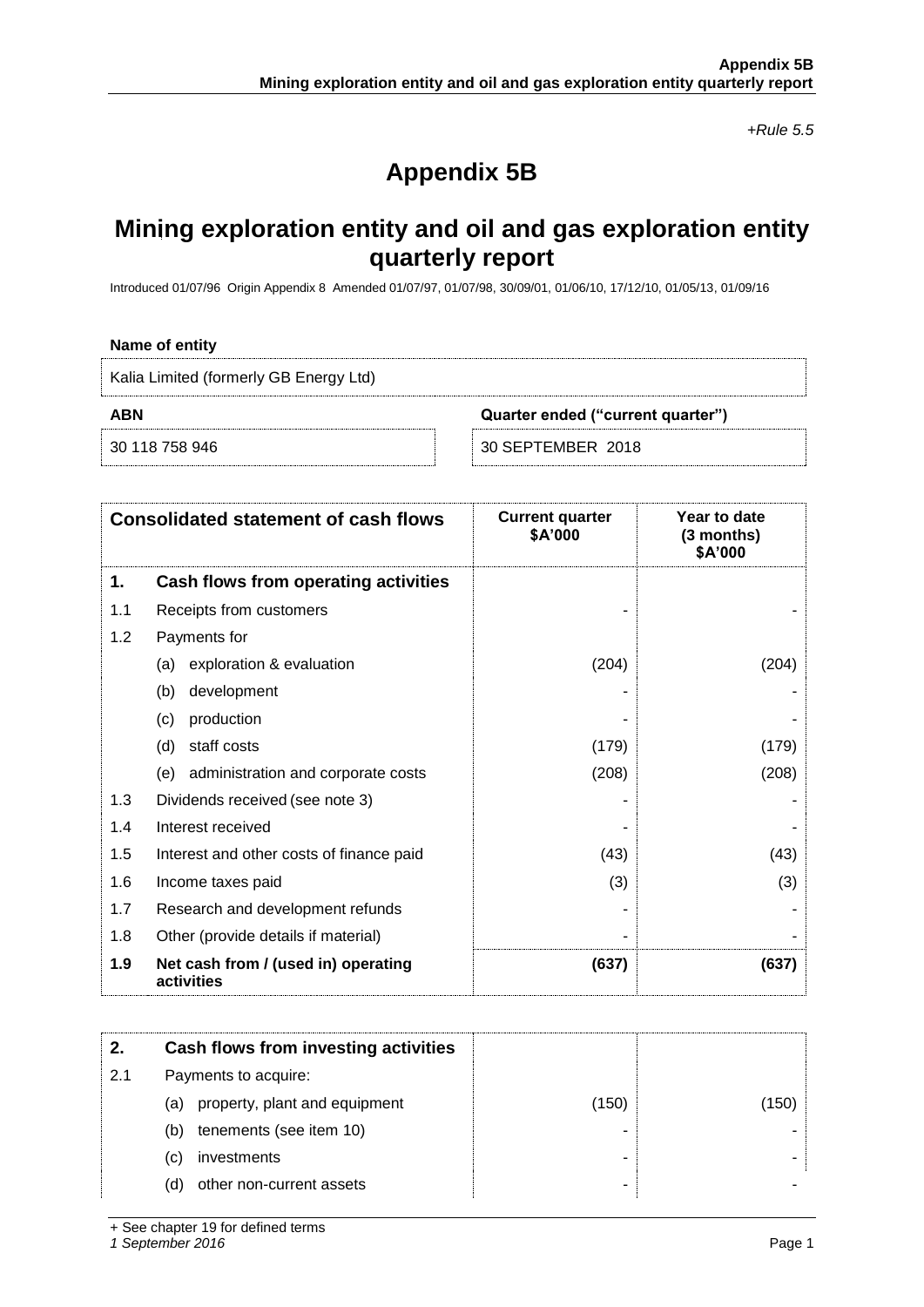|     | <b>Consolidated statement of cash flows</b>       | <b>Current quarter</b><br>\$A'000 | Year to date<br>$(3$ months)<br>\$A'000 |
|-----|---------------------------------------------------|-----------------------------------|-----------------------------------------|
| 2.2 | Proceeds from the disposal of:                    |                                   |                                         |
|     | property, plant and equipment<br>(a)              |                                   |                                         |
|     | tenements (see item 10)<br>(b)                    |                                   |                                         |
|     | investments<br>(c)                                |                                   |                                         |
|     | other non-current assets<br>(d)                   |                                   |                                         |
| 2.3 | Cash flows from loans to other entities           |                                   |                                         |
| 2.4 | Dividends received (see note 3)                   |                                   |                                         |
| 2.5 | Other (provide details if material)               |                                   |                                         |
| 2.6 | Net cash from / (used in) investing<br>activities | (150)                             | (150)                                   |

| 3.   | Cash flows from financing activities                                           |      |      |
|------|--------------------------------------------------------------------------------|------|------|
| 3.1  | Proceeds from issues of shares                                                 |      |      |
| 3.2  | Proceeds from issue of convertible notes                                       |      |      |
| 3.3  | Proceeds from exercise of share options                                        |      |      |
| 3.4  | Transaction costs related to issues of<br>shares, convertible notes or options |      |      |
| 3.5  | Proceeds from borrowings                                                       | 610  | 610  |
| 3.6  | Repayment of borrowings                                                        |      |      |
| 3.7  | Transaction costs related to loans and<br>borrowings                           | (31) | (31) |
| 3.8  | Dividends paid                                                                 |      |      |
| 3.9  | Other (provide details if material)                                            |      |      |
| 3.10 | Net cash from / (used in) financing<br>activities                              | 579  | 579  |

| 4.  | Net increase / (decrease) in cash and<br>cash equivalents for the period |       |       |
|-----|--------------------------------------------------------------------------|-------|-------|
| 4.1 | Cash and cash equivalents at beginning of<br>period                      | 292   | 292   |
| 4.2 | Net cash from / (used in) operating<br>activities (item 1.9 above)       | (637) | (637) |
| 4.3 | Net cash from / (used in) investing activities<br>(item 2.6 above)       | (150) | (150) |
| 4.4 | Net cash from / (used in) financing activities<br>(item 3.10 above)      | 579   | 579   |
| 4.5 | Effect of movement in exchange rates on<br>cash held                     |       |       |
| 4.6 | Cash and cash equivalents at end of<br>period                            | 84    | 84    |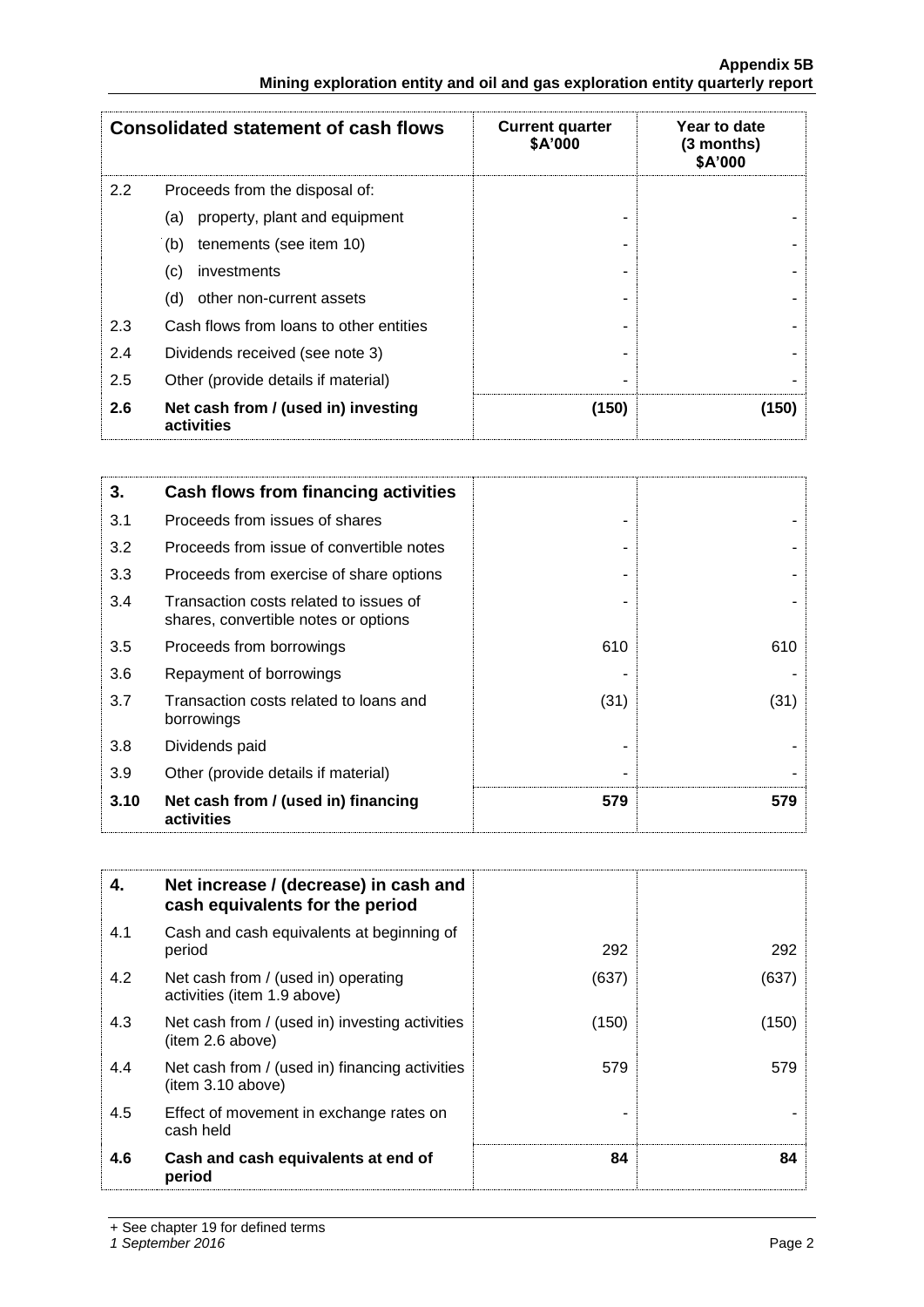| 5.  | Reconciliation of cash and cash<br>equivalents<br>at the end of the quarter (as shown in the<br>consolidated statement of cash flows) to the<br>related items in the accounts | <b>Current quarter</b><br>\$A'000 | <b>Previous quarter</b><br>\$A'000 |
|-----|-------------------------------------------------------------------------------------------------------------------------------------------------------------------------------|-----------------------------------|------------------------------------|
| 5.1 | <b>Bank balances</b>                                                                                                                                                          | 84                                | 292                                |
| 5.2 | Call deposits                                                                                                                                                                 |                                   |                                    |
| 5.3 | <b>Bank overdrafts</b>                                                                                                                                                        |                                   |                                    |
| 5.4 | Other (provide details)                                                                                                                                                       | ۰                                 |                                    |
| 5.5 | Cash and cash equivalents at end of<br>quarter (should equal item 4.6 above)                                                                                                  | 84                                | 292                                |

| 6.                                    | Payments to directors of the entity and their associates                                                    | <b>Current quarter</b><br><b>\$A'000</b> |  |
|---------------------------------------|-------------------------------------------------------------------------------------------------------------|------------------------------------------|--|
| 6.1                                   | Aggregate amount of payments to these parties included in item 1.2                                          | 117                                      |  |
| 6.2                                   | Aggregate amount of cash flow from loans to these parties included<br>in item 2.3                           |                                          |  |
| 6.3                                   | Include below any explanation necessary to understand the transactions included in<br>items $6.1$ and $6.2$ |                                          |  |
| Amount of payment included in 1.2 (d) |                                                                                                             |                                          |  |

### **7. Payments to related entities of the entity and their associates**

- 7.1 Aggregate amount of payments to these parties included in item 1.2
- 7.2 Aggregate amount of cash flow from loans to these parties included in item 2.3
- 7.3 Include below any explanation necessary to understand the transactions included in items 7.1 and 7.2

| <b>Current quarter</b><br>\$A'000 |  |
|-----------------------------------|--|
|                                   |  |
|                                   |  |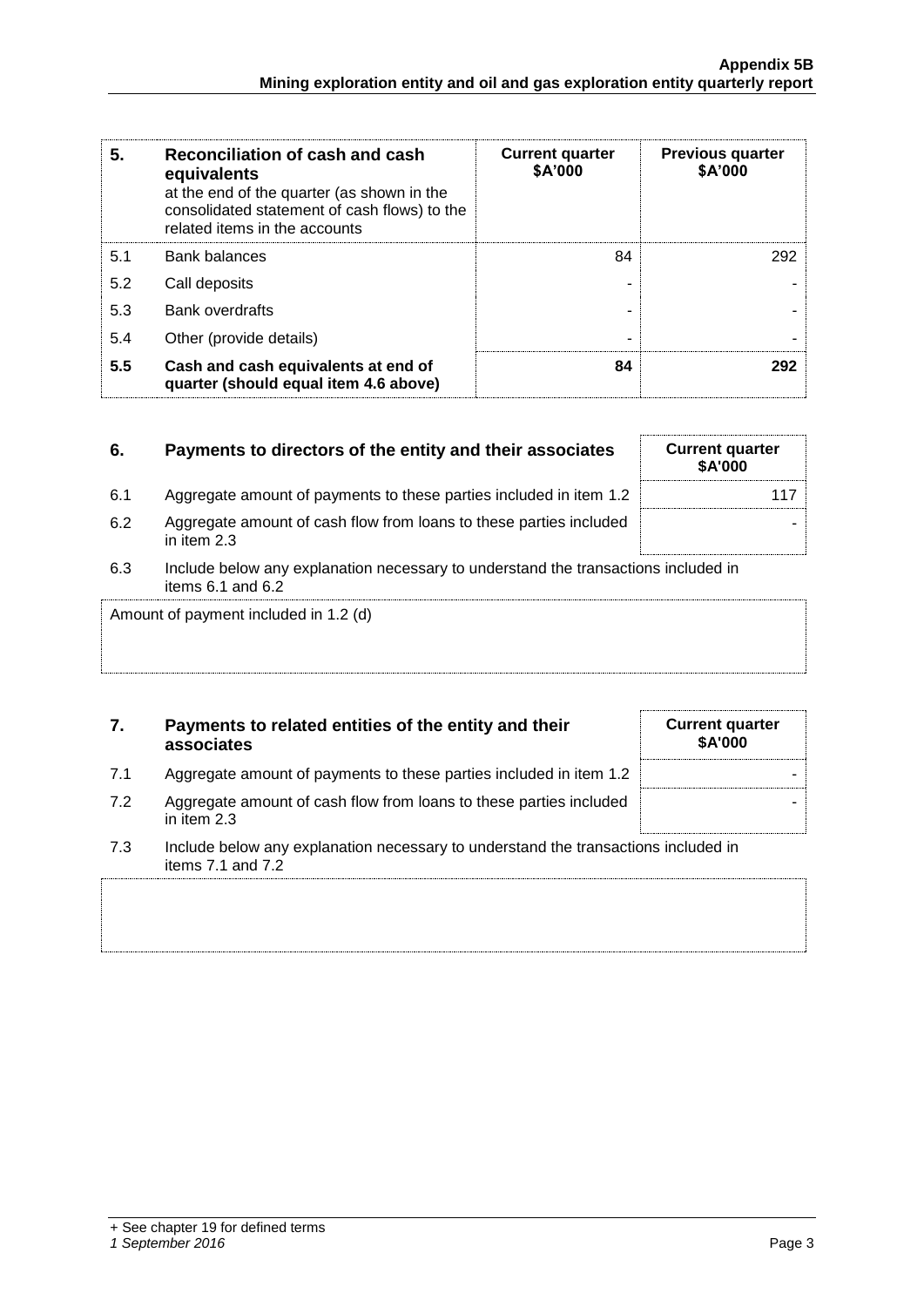| 8.   | <b>Financing facilities available</b><br>Add notes as necessary for an<br>understanding of the position | <b>Total facility amount</b><br>at quarter end<br>\$A'000 | Amount drawn at<br>quarter end<br>\$A'000 |  |
|------|---------------------------------------------------------------------------------------------------------|-----------------------------------------------------------|-------------------------------------------|--|
| -8.1 | Loan facilities                                                                                         | 3.000                                                     | 1.680                                     |  |
| 8.2  | Credit standby arrangements                                                                             | -                                                         |                                           |  |
| 8.3  | Other (please specify)                                                                                  | -                                                         |                                           |  |

8.4 Include below a description of each facility above, including the lender, interest rate and whether it is secured or unsecured. If any additional facilities have been entered into or are proposed to be entered into after quarter end, include details of those facilities as well.

Secured Loan with Tygola Pty Ltd at 10% interest repayable on 31 December 2018 or earlier

| 9.  | <b>Estimated cash outflows for next quarter</b> | \$A'000 |
|-----|-------------------------------------------------|---------|
| 9.1 | Exploration and evaluation                      | 680     |
| 9.2 | Development                                     |         |
| 9.3 | Production                                      |         |
| 9.4 | Staff cost                                      | 338     |
| 9.5 | Administration and corporate costs              | 384     |
| 9.6 | Other (Loan repayment)                          | 3,000   |
| 9.7 | <b>Total estimated cash outflows</b>            | 4.402   |

| 10.  | <b>Changes in</b><br>tenements<br>(items $2.1(b)$ and<br>$2.2(b)$ above)                          | <b>Tenement</b><br>reference and<br><b>location</b> | Nature of interest | Interest at<br>beginning<br>of quarter | <b>Interest</b><br>at end of<br>quarter |
|------|---------------------------------------------------------------------------------------------------|-----------------------------------------------------|--------------------|----------------------------------------|-----------------------------------------|
| 10.1 | Interests in mining<br>tenements and<br>petroleum tenements<br>lapsed, relinquished<br>or reduced |                                                     |                    |                                        |                                         |
| 10.2 | Interests in mining<br>tenements and<br>petroleum tenements<br>acquired or increased              |                                                     |                    |                                        |                                         |